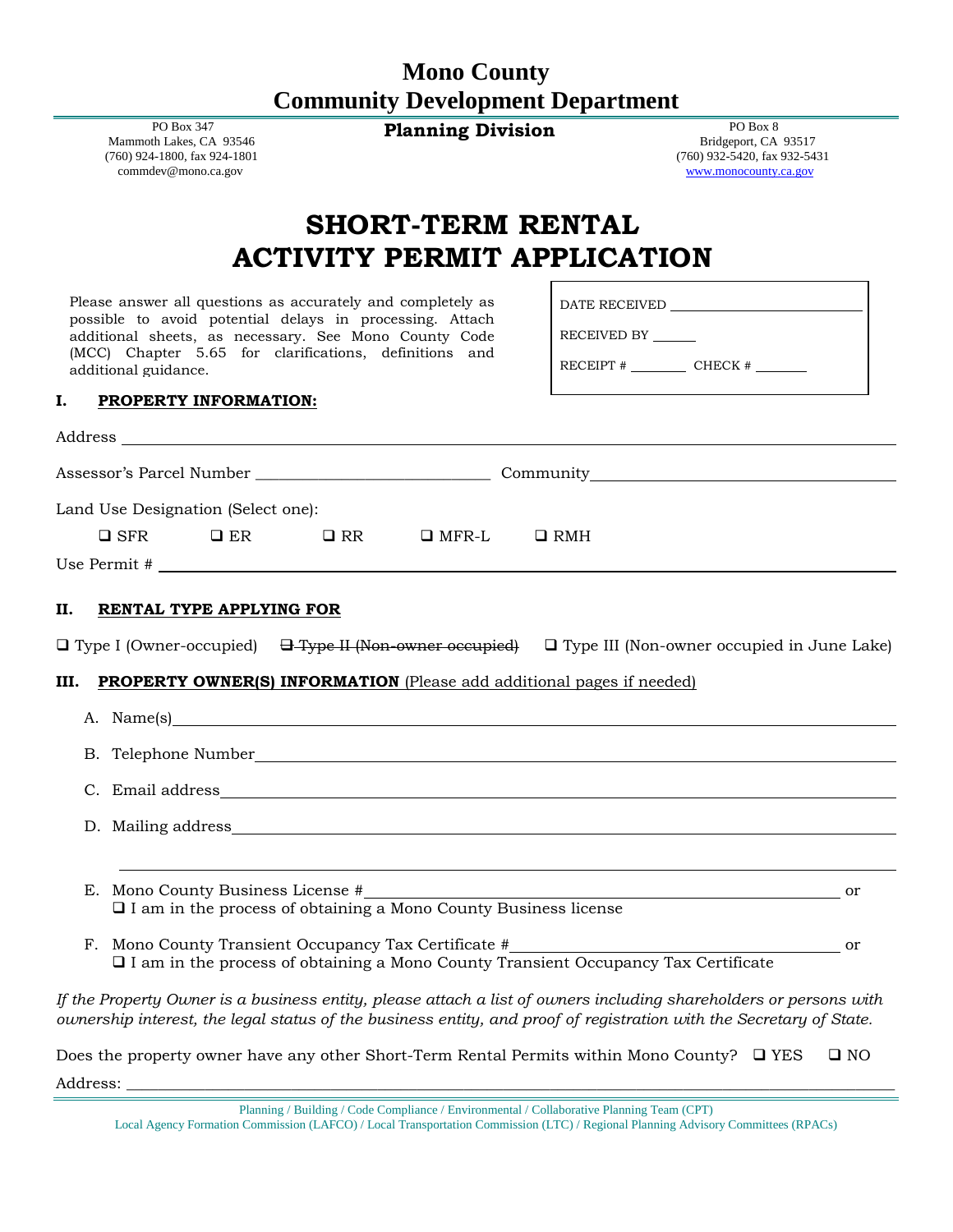#### **IV. PREMISES LOCATION AND INFORMATION**

- A. ASSESSOR'S PARCEL #
- B. STREET ADDRESS
- C. Attach proof of ownership or premises
- D. Attach a "to scale" diagram of the premises, showing, without limitation, a site plan, building layout, and a parking diagram.

#### **V. 24-HOUR CONTACT**

List the following information for the 24-hour contact person. If applying for a non-owner occupied rental, a separate, fully-licensed management company or property manger is required.

| Name              |  |
|-------------------|--|
| Email Address     |  |
| Telephone number_ |  |

California real estate license number (if applicable) *\*Please attached certified property manager credentials.* 

### **VI. ATTACHMENTS [MCC section 5.65]**

- $\Box$  Proof of property ownership, and list of all owners.
- $\Box$  Site plan drawn to scale showing a diagram of premises, building layout, and parking plan, and floor plan if renting a room within a unit.
- $\Box$  A copy of the required interior and exterior signage.
- $\Box$  A copy of the Rental Agreement.
- $\Box$  Certified property manager credentials (for non-owner occupied rentals).

#### **VII. CERTIFICATION AND ATTESTATION**

\_\_\_\_\_\_\_\_\_\_ I hereby certify that I have furnished in the attached exhibits the data and information required for this initial evaluation to the best of my ability, and that the information presented is true and correct to the best of my knowledge and belief. I understand that this information, together with additional information that I may need to provide, will be used by Mono County to evaluate, issue and renew a shortterm rental activity permit.

The applicant and all persons involved in management have the ability to comply with all laws regulating short-term rentals in the State of California and Mono County, and shall maintain such compliance during the term of the permit.

\_\_\_\_\_\_\_\_\_\_ I hereby provide the County, its agents, and employees authorization to seek verification of the information contained in this application.

\_\_\_\_\_\_\_\_\_\_ I agree to comply with all requirements of Mono County Code section 5.65.110 and the Mono County General Plan.

 $\Box$  I have paid the required application fee.